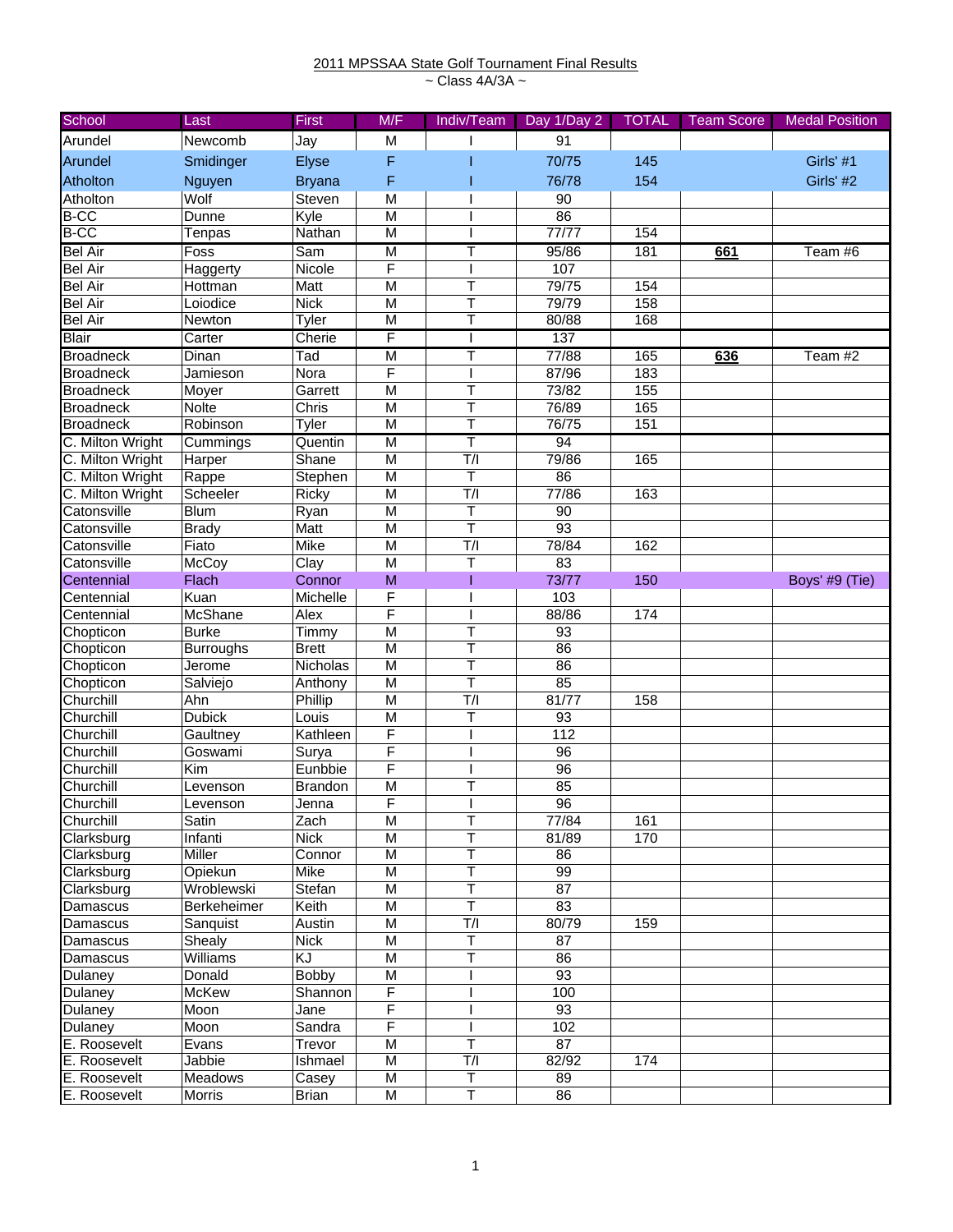## 2011 MPSSAA State Golf Tournament Final Results ~ Class 4A/3A ~

| School                 | Last                   | <b>First</b>  | M/F                     | Indiv/Team              | Day 1/Day 2     | <b>TOTAL</b> | <b>Team Score</b> | <b>Medal Position</b> |
|------------------------|------------------------|---------------|-------------------------|-------------------------|-----------------|--------------|-------------------|-----------------------|
| Glen Burnie            | <b>Brown</b>           | Garrett       | M                       |                         | 77/77           | 154          |                   |                       |
| <b>Great Mills</b>     | Palmer                 | Grant         | M                       |                         | 84              |              |                   |                       |
| <b>Great Mills</b>     | Webster                | Mitchell      | M                       |                         | 88              |              |                   |                       |
| Huntingtown            | Cox                    | Mark          | M                       | Т                       | $\overline{92}$ |              |                   |                       |
| Huntingtown            | Fink                   | Mitchell      | M                       | T/                      | 80/78           | 158          |                   |                       |
| Huntingtown            | Seward                 | Charles       | M                       | T                       | 84              |              |                   |                       |
| Huntingtown            | <b>Trotter</b>         | Ryan          | M                       | T                       | 85              |              |                   |                       |
| La Plata               | <b>Burks</b>           | Bethany       | F                       |                         | 100             |              |                   |                       |
| La Plata               | Walston                | Reese         | $\overline{M}$          |                         | 83              |              |                   |                       |
| La Plata               | Wathen                 | Kourtney      | $\overline{F}$          |                         | 89/95           | 184          |                   |                       |
| Leonardtown            | Abell                  | Gunnar        | M                       | Т                       | 107             |              |                   |                       |
| Leonardtown            | Fenwick                | Andrew        | M                       | $\mathsf T$             | 100             |              |                   |                       |
| Leonardtown            | Jameson                | Cody          | M                       | T/I                     | 73/76           | 149          |                   | Boys' #6 (Tie)        |
| Leonardtown            | Joyce                  | Ben           | M                       | T                       | 109             |              |                   |                       |
| Linganore              | Cole                   | Ryan          | M                       |                         | 69/77           | 146          |                   | Boys' #3 (Tie)        |
| Magruder               | Lawson                 | Calley        | F                       |                         | 88/80           | 168          |                   | Girls' #5             |
| Magruder               | Talbot-Wendlant Wesley |               | M                       |                         | 91              |              |                   |                       |
| North County           | McVey                  | Ryan          | M                       |                         | $\overline{84}$ |              |                   |                       |
| North Hagerstown       | Staley                 | Aaron         | $\overline{M}$          |                         | 72/80           | 152          |                   |                       |
| <b>North Point</b>     | <b>Byrd</b>            | <b>Marcus</b> | $\overline{M}$          | т                       | 69/76           | 145          | 652               | Boys' #2              |
| North Point            | Carr                   | Haley         | F                       | T                       | 82/91           | 173          |                   | Team #4 (Tie)         |
| North Point            | Niravanh               | KanDeon       | F                       |                         | $\overline{93}$ |              |                   |                       |
| <b>North Point</b>     | Sawchak                | Eric          | M                       | Τ                       | 78/79           | 157          |                   |                       |
| North Point            | Sharper                | <b>Brad</b>   | M                       | Τ                       | 88/89           | 177          |                   |                       |
| Northern-C             | Benish                 | Jacob         | M                       | Τ                       | 79/79           | 158          | 682               | Team #7               |
| Northern-C             | Dege                   | <b>Nick</b>   | M                       | T                       | 81/96           | 177          |                   |                       |
| Northern-C             | Emmert                 | Ryan          | M                       | T                       | 86/86           | 172          |                   |                       |
| Northern-C             | Reichert               | Tony          | $\overline{\mathsf{M}}$ | Т                       | 86/89           | 175          |                   |                       |
| Northwest              | <b>Burkinshaw</b>      | Joey          | M                       |                         | 78/82           | 160          |                   |                       |
| Northwest              | Norwitz                | <b>Brian</b>  | M                       |                         | 81/82           | 163          |                   |                       |
| Oxon Hill              | Cooper                 | Demarkis      | M                       |                         | 89              |              |                   |                       |
| Paint Branch           | Ponafala               | Jeremy        | M                       |                         | 84              |              |                   |                       |
| Paint Branch           | Ponafala               | <b>Nick</b>   | M                       |                         | 84              |              |                   |                       |
| Quince Orchard         | Ahn                    | Jun           | $\overline{M}$          |                         | 88              |              |                   |                       |
| <b>River Hill</b>      | Ko                     | Henry         | M                       |                         | 78/78           | 156          |                   |                       |
| Rockville              | Moriarity              | Patrick       | M                       |                         | 84              |              |                   |                       |
| Severna Park           | Dizon                  | Christina     | F                       | Τ                       | 91              |              |                   |                       |
| Severna Park           | Duffy                  | Shane         | M                       | T                       | 85              |              |                   |                       |
| Severna Park           | Nogar                  | Connor        | M                       | T/                      | 77/77           | 154          |                   |                       |
| Severna Park           | Ricci                  | Juliana       | F                       | I                       | 89/87           | 176          |                   |                       |
| Severna Park           | Woolford               | Mason         | M                       | $\mathsf T$             | 84              |              |                   |                       |
| South River            | Orlov                  | Ana           | F                       |                         | 100             |              |                   |                       |
| South River            | Sauls                  | Garrett       | M                       |                         | 83              |              |                   |                       |
| <b>Stephen Decatur</b> | Affelder               | Audrey        | F                       |                         | 113             |              |                   |                       |
| <b>Stephen Decatur</b> | lacona                 | Delaney       | F                       | $\top$                  | 91              |              |                   |                       |
| Stephen Decatur        | lacona                 | Joe           | M                       | T/I                     | 82/80           | 162          |                   |                       |
| Stephen Decatur        | Rafer                  | Nicole        | F                       | T/I                     | 82/89           | 171          |                   |                       |
| <b>Stephen Decatur</b> | Urban                  | Andrew        | $\overline{\mathsf{M}}$ | $\overline{\mathsf{T}}$ | 90              |              |                   |                       |
| Towson                 | Kimball                | Eric          | M                       |                         | 93              |              |                   |                       |
| Towson                 | Nightingale            | KC            | M                       |                         | 77/81           | 158          |                   |                       |
| Tuscarora              | McDaniel               | Josh          | M                       |                         | 78/82           | 160          |                   |                       |
| Tuscarora              | Mendiola               | <b>Miles</b>  | $\overline{M}$          |                         | 80/81           | 161          |                   |                       |
| Urbana                 | <b>DiSciullo</b>       | <b>Chris</b>  | $\overline{\mathsf{M}}$ | Τ                       | 74/73           | 147          | 615               | Boys' #5              |
| Urbana                 | Jaworski               | James         | M                       | Τ                       | 74/76           | 150          |                   | Boys' #9 (Tie)        |
| Urbana                 | Rose                   | Kyler         | M                       | Τ                       | 76/77           | 153          |                   | Team #1               |
| Urbana                 | Welch                  | Josh          | M                       | Τ                       | 78/87           | 165          |                   |                       |
| <b>Walt Whitman</b>    | <b>Barth</b>           | Andrew        | $\overline{M}$          | Τ                       | 76/73           | 149          | 621               | Boys' #6 (Tie)        |